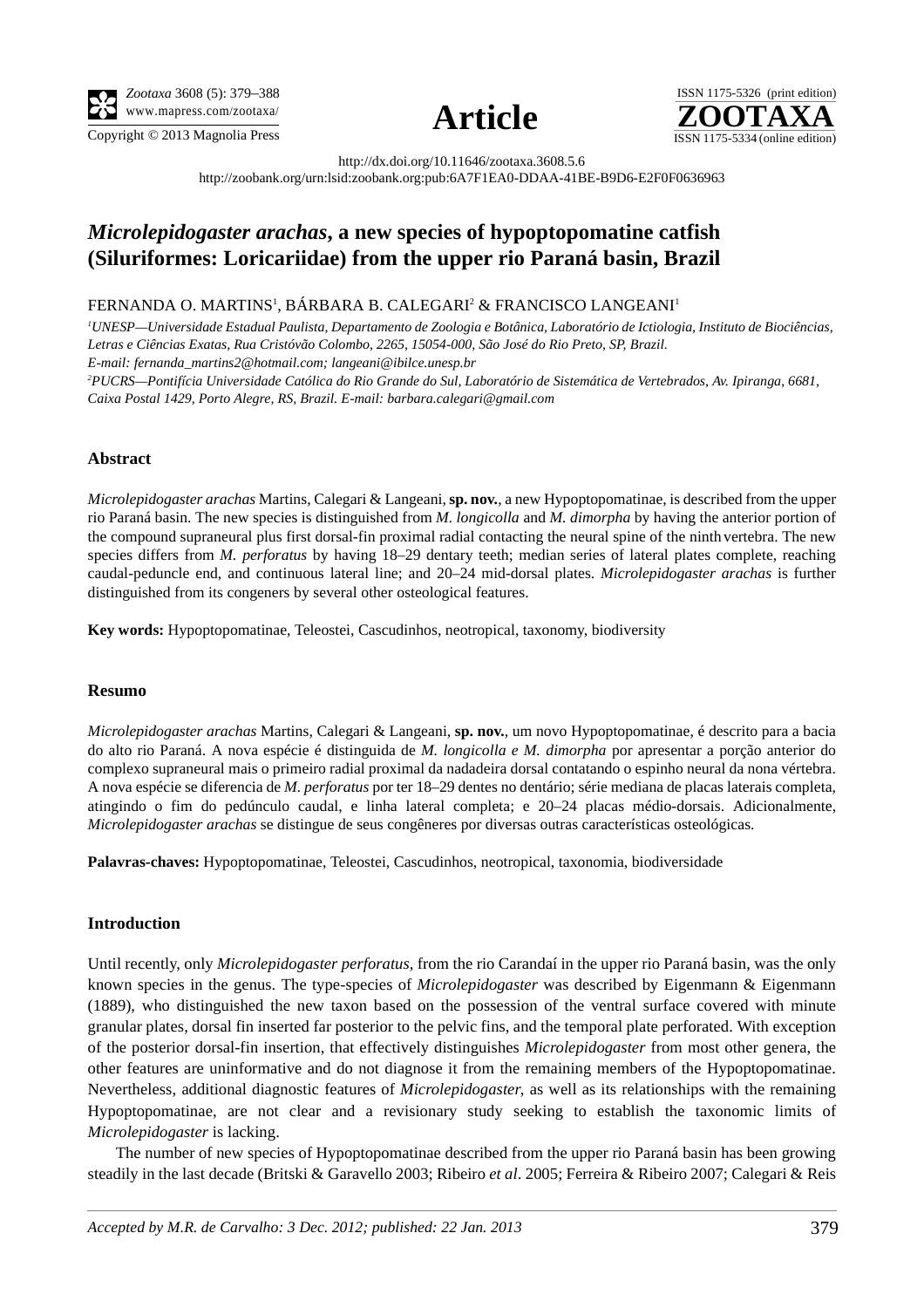2010; Martins & Langeani 2011a,b; Martins & Langeani 2012). Recent studies demonstrated that the diversity within *Microlepidogaster* is also greater than previously recognized (Calegari & Reis 2010; Martins & Langeani 2011). Currently, three species are valid, *M. perforatus*, *M. longicolla* Calegari & Reis, 2010, and *M. dimorpha*  Martins & Langeani, 2011, all from the upper Paraná basin. In the present paper we describe an additional new species from tributaries of the rio Araguari, rio Perdizes, and rio Dourados, all belonging to the upper rio Paraná basin, and discuss its relationships within the genus.

## **Material and methods**

Measurements were made with digital calipers, point-to-point, on the left side of the specimens and to the nearest 0.1 mm, following Martins & Langeani (2011), with addition of the following measurements: caudal-peduncle depth (minimum height of caudal peduncle); caudal-peduncle width (caudal-peduncle width near to the end of adpressed anal fin); dorsal-fin unbranched ray length (from the base to the tip of the ray); anal-fin unbranched ray length (from the base to the tip of the ray); and nostril length (from the anterior to the posterior edge of the nostril). Morphometric data were expressed as percents of standard length (SL), except for measurements of the head, which were given as percents of head length (HL). Plate counts and nomenclature followed Schaefer (1997). Procurrent rays and vertebrae were counted only for cleared and stained (c&s) specimens, prepared according to Taylor & Van Dyke (1985). Vertebrae count included the five centra from the Weberian apparatus, and the compound caudal centrum counted as a single element. Dorsal-fin rays count included the spinelet as first unbranched ray. The mode of each count is given between parentheses after its respective count.

Institutional abbreviations are: AMNH (American Museum of Natural History, New York), DZSJRP (Coleção de Peixes do Departamento de Zoologia e Botânica do Instituto de Biociências, Letras e Ciências Exatas, UNESP, São José do Rio Preto), LBP (Laboratório de Biologia de Peixes, UNESP, Botucatu), MCP (Museu de Ciências e Tecnologia da Pontifícia Universidade Católica do Rio Grande do Sul, Porto Alegre), MNRJ (Museu Nacional, Rio de Janeiro), MZUSP (Museu de Zoologia da Universidade de São Paulo, São Paulo).

# *Microlepidogaster arachas* **Martins, Calegari & Langeani, sp. nov.**

(Figs. 1–4; Tables 1–2)

**Type material. Holotype.** DZSJRP 2999, male, 36.7 mm SL, Brazil, Minas Gerais State, stream at Sacramento Municipality, tributary to rio Araguari at road from Sacramento to Araxá, rio Paranaíba drainage, upper rio Paraná basin, 19°49'11"S 47°16'0"W, 13 Aug 1998, F. Langeani & J. I. Montoya-Burgos.

**Paratypes**. All from Brazil, rio Paranaíba drainage, upper rio Paraná basin. AMNH 256352, 3, 20.6–36.2 mm SL; DZSJRP 15808, 31 (3 c&s), 15.9–38.4 mm SL; LBP 10882, 3, 22.8–35.3 mm SL; MNRJ 39917, 3, 22.5–35.6 mm SL; MZUSP 110976, 3, 22.0–35.7 mm SL, collected with holotype. DZSJRP 5548, 11 (2 c&s), 15.6–36.3 mm SL, Minas Gerais State, Perdizes Municipality, unnamed stream at dirt road, near BR-262 road, tributary to rio Araguari, 19°36'49"S 47°26'45"W, 20 May 2003, F. Langeani *et al*. DZSJRP 8683, 6, 26–36.1 mm SL, Minas Gerais State, Monte Carmelo Municipality, córrego Rancharia at Castelhana farm 1, tributary to rio Perdizes, dirt road near BR-262 road, 18°52'14"S 47°23'47"W, 5 Sep 2006, F. Langeani *et al*. DZSJRP 8743, 9, 23.1–33.4 mm SL, Minas Gerais State, Araxá Municipality, córrego Santo Antônio, affluent to rio Capivara, tributary to rio Araguari, at dirt road, near BR-262 road, from Araxá to Uberaba, 19°34'43"S 47°9'20"W, 7 Sep 2006, F. Langeani *et al*. DZSJRP 9078, 17 (1 c&s), 35.5–43.4 mm SL, Minas Gerais State, Patrocínio Municipality, stream at country road, tributary to rio Dourados, left on Patrocínio-Coromandel road, 18°54'16"S 46°58'4"W, 11 Aug 2006, F. Langeani & F. R. Carvalho. DZSJRP 9082, 5, 24–33.1 mm SL, Minas Gerais State, Perdizes Municipality, unnamed stream, tributary to rio Araguari at dirt road, right on BR-262 road from Araxá to Uberaba, 19°35'30"S 47°25'22"W, 13 Aug 2006, F. Langeani & F. R. Carvalho. MCP 28333, 5 (1 c&s), 24–37.2 mm SL, Minas Gerais State, Ibiá Municipality, unnamed stream affluent to rio Quebra-Anzol, tributary to rio Araguari, at road from Ibiá to Argenita, 19°38'27"S 46°40'33"W, 27 Jan 2001, C. Lucena *et al*. MCP 28330, 16 (1 c&s), 27–40.4 mm SL, Minas Gerais State, Rio Paranaíba Municipality, unnamed stream, five kilometers from Rio Paranaíba Municipality, 19°09'05"S 46°15'47"W, 26 Jan 2001, C. Lucena *et al.* MCP 28319, 19 (3 c&s), 17.4–41 mm SL, Goiás State, Davinópolis Municipality, córrego Grande, at road Davinópolis to Paranaíba ferry, about one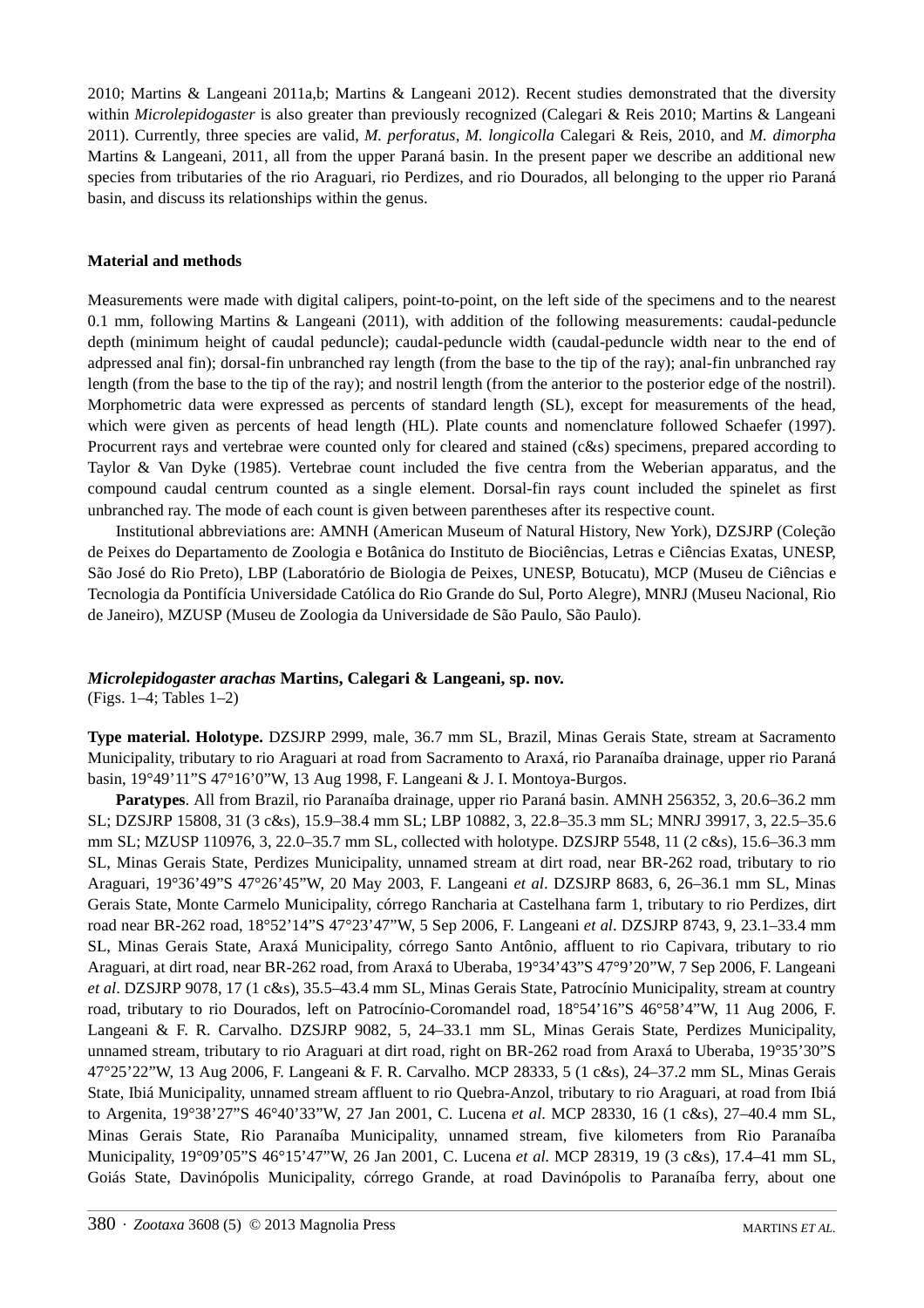kilometer of Davinópolis, 18°09'21"S 47°33'24"W, 22 Jan 2001, C. Lucena *et al.* MCP 28343, 6, 26–37 mm SL, Minas Gerais State, Argenita Municipality, unnamed stream on Argenita-Pratinha road, at Fazenda Santa Rosa, 19°42'07"S 46°38'56"W, 27 Jan 2001, C. Lucena *et al.* MCP 28359, 30, 23.8–37.7 mm SL, Minas Gerais State, Cruzeiro Fortaleza Municipality, córrego Jacú, at Rio Serra do Salitre-Brejo Bonito road, rio Quebra-Anzol basin, 19°00'23"S 46°39'37"W, 26 Jan 2001, C. Lucena *et al.* MCP 28280, 7, 24.2–35.8 mm SL, Minas Gerais State, Rio Paranaíba Municipality, ribeirão da Cachoeira, at Rio Paranaíba-Serra do Salitre road, rio Quebra-Anzol basin, 19°11'32"S 46°24'44"W, 26 Jan 2001, C. Lucena *et al.* MCP 44879, 11, 13.3–38.2 mm SL, Minas Gerais State, Patrocínio Municipality, unnamed stream, tributary to rio Quebra-Anzol, tributary at UHE Ponte Nova, 19°18'22"S 47°07'15"W, 14 Sep 2009, N. T. Junqueira. MCP 44878, 11, 21.8–35.5 mm SL, Minas Gerais State, Perdizes Municipality, unnamed stream, tributary to rio Quebra-Anzol, tributary at UHE Ponte Nova, 19°14'50"S 47°08'23"W, 15 Sep 2009, N. T. Junqueira. MCP 47026, 28, 25.2–38.1 mm SL, Minas Gerais State, Arax Municipality, córrego Dantas, tributary to rio Araguari, at BR-452 road, between Araxá and Uberaba, 19°31'13"S 47°05'35.3"W, 23 Jan 2012, R. Reis *et al*.

**Diagnosis.** *Microlepidogaster arachas* can be diagnosed from all congeners (except *M. perforatus*) by having the anterior portion of compound supraneural plus first dorsal-fin proximal radial contacting the neural spine of ninth vertebra (Fig. 2) (*vs*. compound supraneural plus first dorsal-fin proximal radial contacting neural spine of 10<sup>th</sup> or 11<sup>th</sup> vertebra in *M. longicolla*, and seventh vertebra in *M. dimorpha*). The new species is distinguished from *M. perforatus* by having 18–29 dentary teeth (*vs*. 11–15); median series of lateral plates complete, reaching caudalpeduncle end, and continuous lateral line (*vs*. median series of lateral plates terminating two plates before the end of the caudal peduncle, with non-perforated and missing plates in the middle of the series); and 20–24 mid-dorsal plates (*vs*. 9–13). Additionally, *M*. *arachas* can be distinguished from *M. perforatus* and *M. dimorpha* by having anterior portion of rostral plates with small pointed odontodes (*vs*. small rounded leaf-shaped odontodes); pectoral axillary slit present only in juveniles, absent in adults specimens (*vs*. pectoral axillary slit persistent, present in both juveniles and adults); and 21–24 mid-ventral plates (*vs*. 19–20 plates in *M. perforatus*, and 17–20 plates in *M. dimorpha*). Finally, the new species also differs from *M. perforatus* and *M. longicolla* by presenting mid-dorsal series of lateral plates surpassing the vertical through dorsal-fin length (*vs*. mid-dorsal plate series reduced, reaching the vertical through dorsal-fin base, however never surpassing the dorsal-fin length); and first rib attached to seventh vertebra (*vs.* first rib attached to  $10<sup>th</sup>$  or  $11<sup>th</sup>$  vertebra).

**Description.** Morphometric and meristic data in Tables 1 and 2. Dorsal body profile slightly convex from tip of snout to tip of supraoccipital; almost straight to caudal-fin origin. Ventral body profile almost straight from tip of snout to pelvic-fin origin; ascending from pelvic-fin origin to end of anal-fin base; straight to caudal-fin origin. Greatest body depth variable, at supraoccipital tip or at dorsal-fin origin. Greatest body width at opercle opening, gradually tapering towards snout and caudal fin. Caudal peduncle ellipsoid in transverse section, slightly flattened dorsally and ventrally. Head shallow; longitudinal crest and well-developed odontodes absent. Anterior margin of snout rounded in dorsal view; tip of snout with variable coverage, from many small plates to a pair of rostral plates, but frequently with naked area in its most anterior portion, more evident in juveniles; anterior odontodes small and pointed, equal in size to other on remainder head and body. Lateral plate series with enlarged odontodes concentrated along posterior plate margin. Odontodes of head and body not forming conspicuous rows. Eye small, dorsolaterally placed, not visible in ventral view. Iris operculum present. Compound pterotic quadrangular in shape, its posterior extension poor-developed, far from rib of sixth vertebra; pterotic fenestrae most irregular in shape and variable in size, small in dorsal and large in ventral portion of bone. Infraorbital canal entering infraorbital series via sphenotic. Supraoccipital not contributing to dorsal wall of swimbladder capsule.

Body entirely covered by dermal plates, except on ventral part of head, region overlying opening of swimbladder capsule, around pelvic-fin origin and region in front of urogenital opening. Abdomen generally entirely covered by small-sized plates randomly distributed.

Lips roundish, papillose; lower lip larger than upper lip, not reaching pectoral girdle; papillae gradually smaller to lip edge. Maxillary barbel reduced, free from oral disk. Teeth slender and bifid; median cusp larger and rounded, lateral smaller and pointed. Premaxillary teeth 16–30 (20/27). Dentary teeth 18–29 (22). Premaxillary and dentary accessory teeth present only in juveniles, under 23.0 mm SL.

Dorsal-fin rays ii,6–7(7); originating approximately at vertical through middle of pelvic-fin length; tip of adpressed rays surpassing vertical through middle of anal-fin length; spinelet small, somewhat triangular in shape, locking mechanism non-functional. Anterior portion of compound supraneural plus first dorsal-fin proximal radial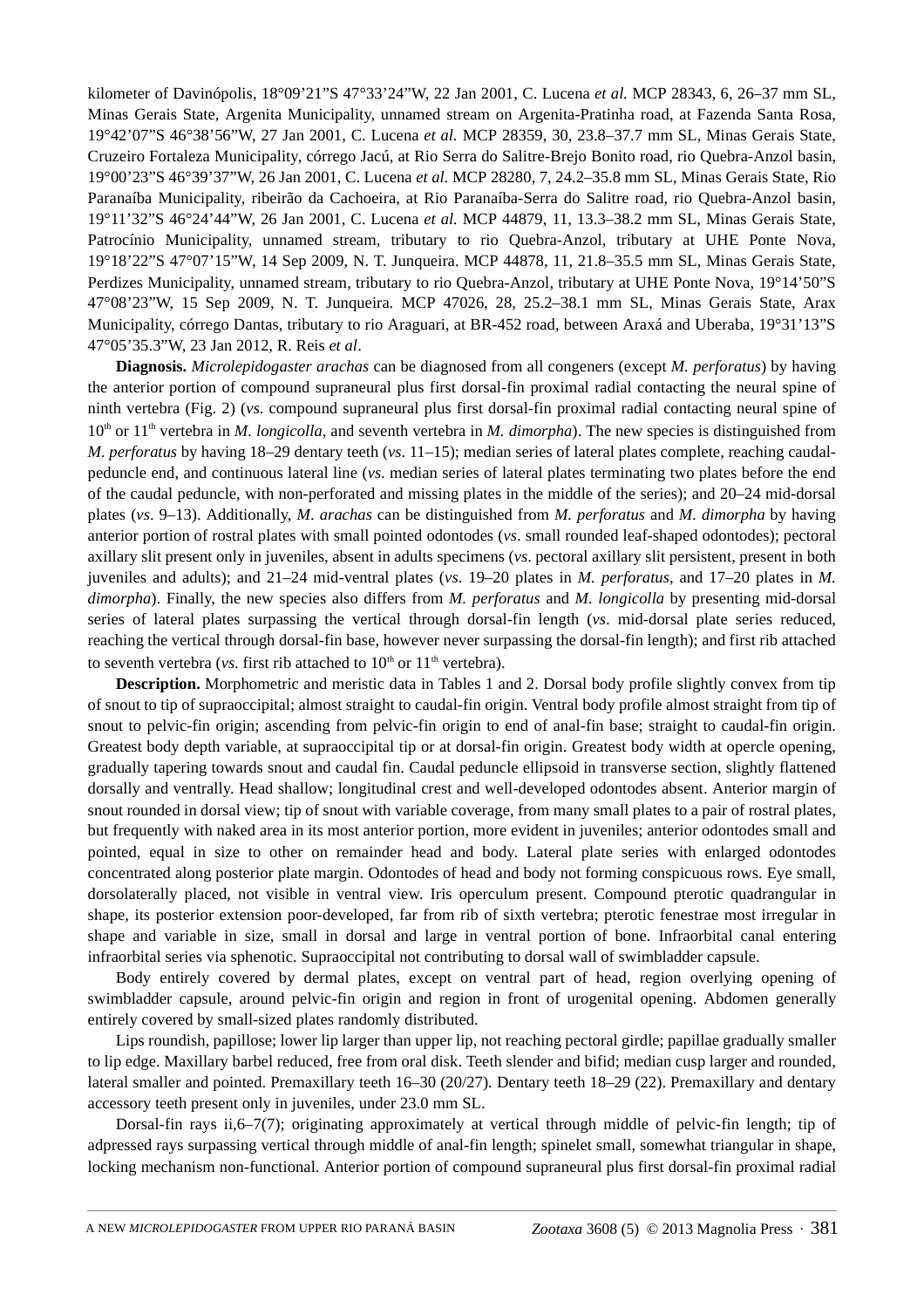contacting neural spine of ninth vertebra. Pectoral-fin rays i,5–6(6); originating immediately behind opercular opening; tip of adpressed rays surpassing vertical through end of pelvic-fin base. Cleithrum and coracoid exposed only laterally, median portion covered by small plates. *Arrector fossae* partially enclosed by ventral lamina of coracoids, opening relatively ample, extending laterally halfway towards pectoral-fin base; opening region of *arrector fossae* frequently covered by small abdominal plates in adults, these plates eventually fused to each other or to pectoral girdle (Fig. 3). Pectoral axillary slit present only in juveniles. Pelvic-fin rays i,5; unbranched ray shorter than branched rays. Anal-fin rays i,5–6(5). Caudal-fin rays i,12–14(14),i; concave; lobes equal in size; 4 dorsal and 3–5(3) ventral procurrent rays. Adipose fin and azygous plates absent. Median lateral plate series 25–28(27); complete from compound pterotic to caudal-fin base. Vertebrae 31.



**FIGURE 1.** *Microlepidogaster arachas*, DZSJRP 2999, holotype, male, 36.7 mm SL, Brazil, Minas Gerais State, rio Paranaíba drainage.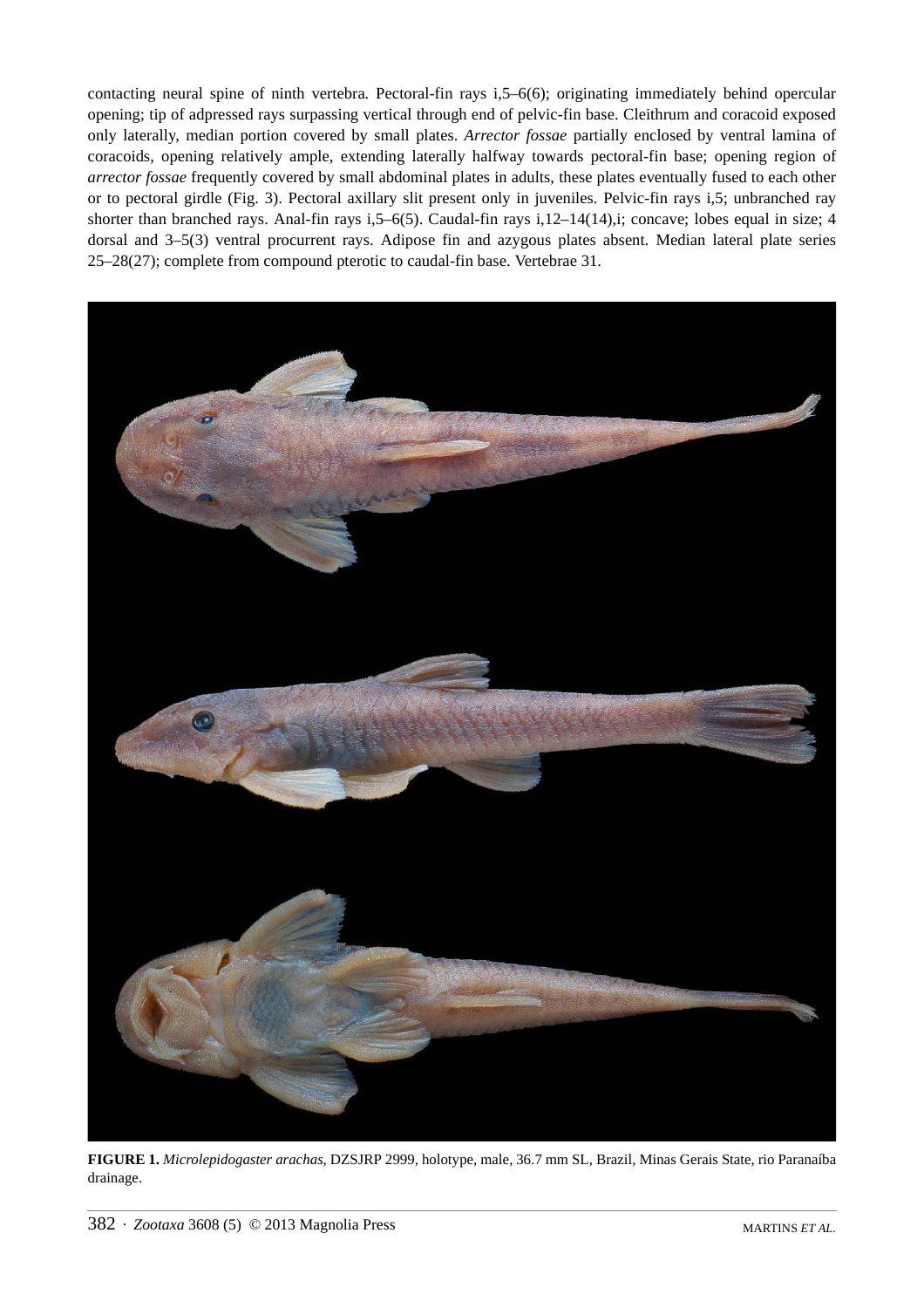



**FIGURE 2.** Anterior portion of axial skeleton and dorsal-fin supports (left side, lateral view) of *M*. *arachas*, DZSJRP 5548, 26.7 mm SL. Scale bar = 1mm. Vertebrae count included five from the Weberian apparatus. PX2 = compound proximal and medial radial 2;  $RV6 = rib$  of sixth vertebra;  $SN+PX1 =$  compound supraneural first dorsal-fin proximal radial;  $SP1 =$  dorsal-fin spinelet; SP2 = dorsal-fin spine; TPD1 = transverse process of first dorsal-fin pterigyophore; V6–11 = vertebrae 6–11.



**FIGURE 3.** Pectoral girdle and abdominal platelets, ventral view, *M*. *arachas*, DZSJRP 9078, 39.4 mm SL. Anterior to top. Scale bar = 1mm. Platelets removed in left side. Arrow indicates the pectoral girdle exposition.  $AP =$  abdominal plates;  $AP =$ *arrector fossa* opening;  $CL =$  cleithrum;  $CO =$  coracoid.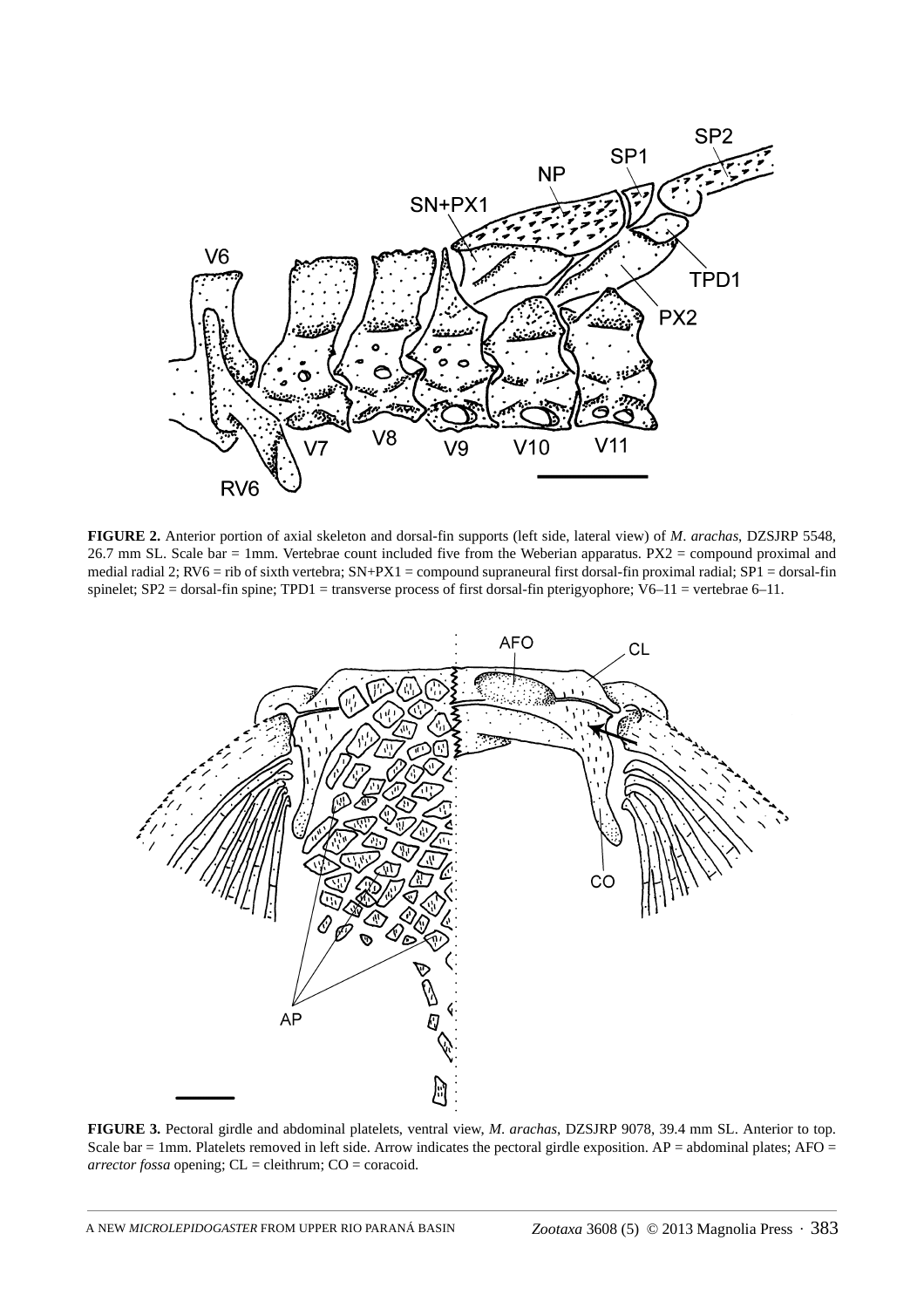| <b>TABLE 1.</b> Morphometric data for <i>Microlepidogaster arachas</i> , holotype (H) and 29 paratypes; range includes holotype. SD = |
|---------------------------------------------------------------------------------------------------------------------------------------|
| standard deviation. Diagnostic values for <i>M. longicolla</i> are in italic, and bold for <i>M. perforatus.</i>                      |

| Character                          | H    | Minimum | Maximum | Mean | <b>SD</b> |
|------------------------------------|------|---------|---------|------|-----------|
| Standard length (mm)               | 36.7 | 29.6    | 43.35   |      |           |
|                                    |      |         |         |      |           |
| Percents of standard length        |      |         |         |      |           |
| Predorsal length                   | 47.7 | 43.7    | 50.4    | 47.0 | 1.6       |
| Preanal length                     | 57.3 | 55.7    | 61.6    | 58.2 | 1.4       |
| Prepectoral length                 | 25.2 | 22.6    | 27.0    | 24.9 | 1.1       |
| Prepelvic length                   | 38.2 | 33.9    | 40.3    | 37.4 | 1.7       |
| Thoracic length                    | 16.8 | 13.4    | 18.7    | 15.8 | 1.4       |
| Abdominal length                   | 19.8 | 18.4    | 24.5    | 21.5 | 1.3       |
| Caudal-peduncle depth              | 9.5  | 8.1     | 10.3    | 9.4  | 0.6       |
| Caudal-peduncle length             | 35.8 | 32.3    | 36.4    | 35.0 | 1.2       |
| Caudal-peduncle width              | 10.0 | 7.7     | 10.3    | 9.1  | 0.7       |
| Head length                        | 31.6 | 29.1    | 33.4    | 31.1 | 1.2       |
| Head depth                         | 15.3 | 14.0    | 16.3    | 15.0 | 0.7       |
| Cleithral width                    | 23.6 | 21.1    | 27.2    | 23.3 | 1.4       |
| Base of dorsal fin length          | 11.5 | 9.2     | 13.1    | 11.4 | 0.9       |
| Dorsal-fin unbranched ray length   | 20.3 | 18.7    | 23.3    | 20.2 | 1.0       |
| Pectoral-fin unbranched ray length | 19.7 | 18.1    | 23.4    | 20.5 | 1.4       |
| Pelvic-fin unbranched ray length   | 16.1 | 13.9    | 20.1    | 16.5 | 1.7       |
| Anal-fin unbranched ray length     | 17.1 | 14.2    | 20.3    | 17.4 | 1.2       |
| Dorsal to anal fin length          | 19.3 | 18.7    | 22.1    | 20.3 | 0.9       |
| Snout-opercle length               | 25.1 | 23.1    | 26.4    | 24.8 | 0.9       |
|                                    |      |         |         |      |           |
| Percents of head length            |      |         |         |      |           |
| Head width                         | 71.2 | 71.2    | 79.5    | 75.6 | 2.4       |
| Head depth                         | 48.4 | 42.4    | 52.1    | 48.3 | 1.9       |
| Snout length                       | 53.8 | 51.8    | 57.1    | 54.5 | 1.2       |
| Orbital diameter                   | 12.8 | 12.2    | 14.9    | 13.5 | 0.9       |
| Interorbital length                | 36.8 | 36.3    | 43.2    | 39.8 | $2.0\,$   |
| Maxillary barbel length            | 4.5  | 3.0     | $6.0\,$ | 4.7  | 0.8       |
| Prenasal length                    | 32.4 | 29.5    | 36.8    | 33.7 | 1.5       |
| Internasal length                  | 8.7  | 7.5     | 11.7    | 9.1  | 1.1       |
| Nostril width                      | 8.7  | 7.9     | 11.0    | 9.2  | 0.9       |
| Nostril length                     | 13.8 | 11.3    | 17.1    | 14.1 | 1.6       |
| Suborbital depth                   | 27.2 | 24.4    | 29.6    | 26.6 | 1.1       |

**Coloration in alcohol.** Ground color of dorsal surface of head and body light to median brown, darker along head; pale-yellow, mostly unpigmented ventrally. Dark brown stripe inconspicuous on lateral surface of head and body, beginning laterally on snout tip and extending to end of caudal peduncle. Four dorsal dark brown saddles, mostly restricted along dorsal midline and barely extending laterally and ventrally, sometimes fused to each other forming dark brown mid-dorsal line from dorsal-fin origin to end of caudal peduncle. First saddle at dorsal-fin origin, second behind dorsal-fin base, third and fourth (most inconspicuous) between dorsal and caudal fins. Head with two light stripes from snout tip to compound pterotic, passing through nares, eyes, and dorsal orbital rim.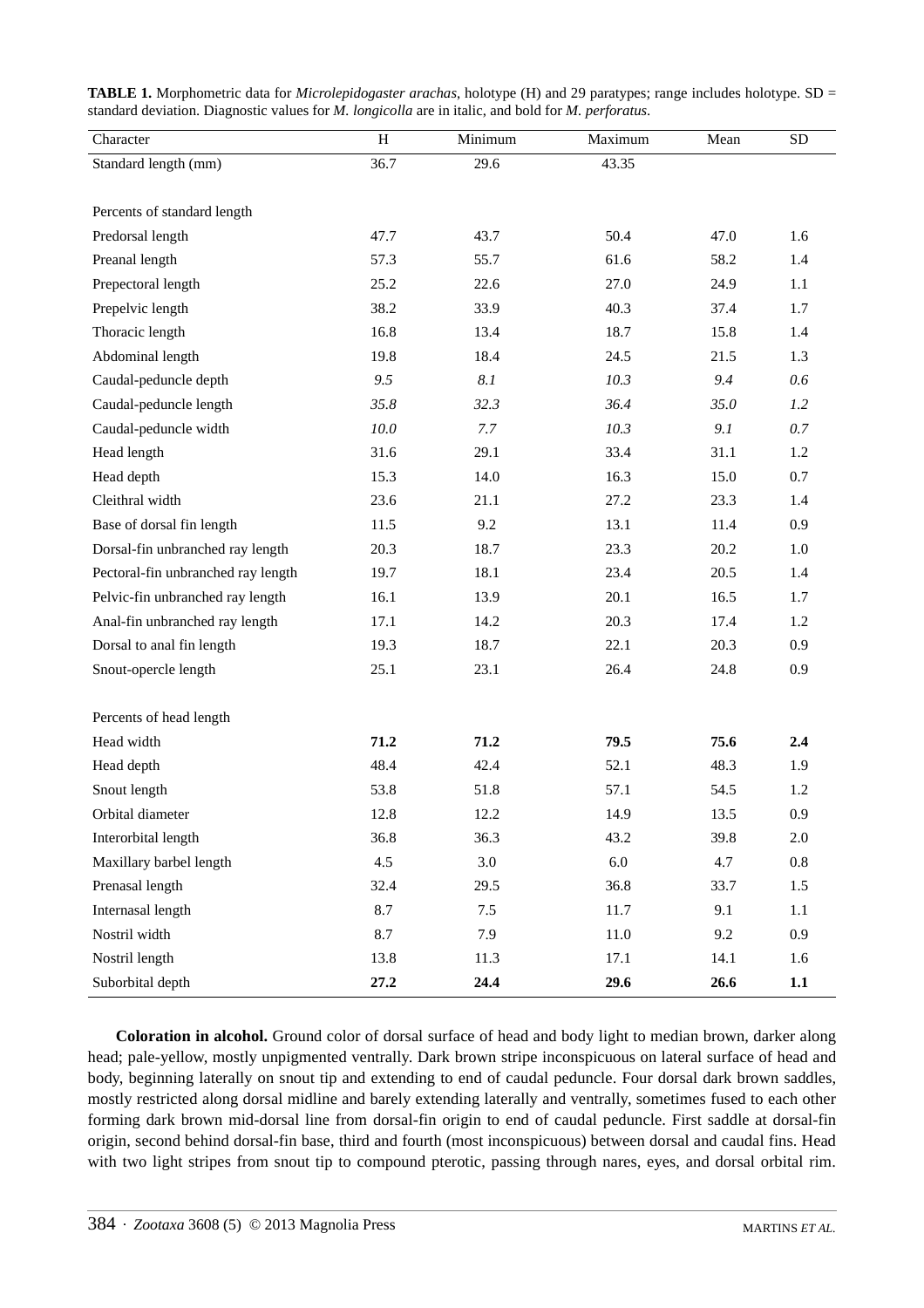Ventrolateral margin of head from snout tip to opercle and pectoral-fin insertion creamy white. All fins with hyaline membranes and light brown rays, slightly darker and more conspicuous on unbranched rays. Caudal fin ranging from almost entirely dark brown with distal border hyaline, in most melanic specimens, to median brown, except for distal tip of rays and small round areas on median portions of dorsal and ventral lobes.

| <b>TABLE 2.</b> Frequency distribution of meristic data for <i>Microlepidogaster arachas</i> , holotype, 29 paratypes in alcohol, and 4 c&s |
|---------------------------------------------------------------------------------------------------------------------------------------------|
| paratypes. Procurrent rays and vertebrae counts were made only in c&s specimens. Holotype values are marked with an                         |
| asterisk. Diagnostic values for <i>M. perforatus</i> are in bold.                                                                           |

| Character                  | Frequency distribution                                                                                           | Range     | Mode  |
|----------------------------|------------------------------------------------------------------------------------------------------------------|-----------|-------|
| Dorsal plates              | $25(4)$ , $26(11)$ , $27(15)^*$                                                                                  | $25 - 27$ | 27    |
| Mid-dorsal plates          | $20(9)$ , $21(13)$ , $22(7)$ <sup>*</sup> , $24(1)$                                                              | $20 - 24$ | 21    |
| Median plates              | $25(1), 26(5), 27(16)^*, 28(8)$                                                                                  | $25 - 28$ | 27    |
| Mid-ventral plates         | $21(6)$ , $22(12)$ , $23(8)$ , $24(4)*$                                                                          | $21 - 24$ | 22    |
| Ventral plates             | $20(1)$ , $21(3)$ , $22(9)$ , $23(11)$ , $24(3)*$ , $25(1)$ , $26(2)$                                            | $20 - 26$ | 23    |
| Premaxillary teeth         | $16(1), 18(1), 20(4), 21(2), 22(2), 23(3), 24(3), 25(3), 26(1), 27(4)*$ ,<br>28(2), 29(3), 30(1)                 | $16 - 30$ | 20/27 |
| Dentary teeth              | $18(3)$ , $19(3)$ , $20(3)$ , $21(4)$ , $22(5)^{*}$ , $23(2)$ , $24(3)$ , $25(1)$ , $26(1)$ , $27(2)$ ,<br>29(3) | $18 - 29$ | 22    |
| Dorsal-fin branched rays   | $6(1), 7(29)^*$                                                                                                  | $6 - 7$   | 7     |
| Pectoral-fin branched rays | $5(1), 6(29)^*$                                                                                                  | $5 - 6$   | 6     |
| Pelvic-fin branched rays   | $5(30)*$                                                                                                         |           | 5     |
| Anal-fin branched rays     | $5(29)^*, 6(1)$                                                                                                  | $5 - 6$   | 5     |
| Caudal-fin branched rays   | $12(1), 14(28)$ *                                                                                                | $12 - 14$ | 14    |
| Dorsal procurrent rays     | 4(4)                                                                                                             |           | 4     |
| Ventral procurrent rays    | 3(2), 5(1)                                                                                                       | $3 - 5$   | 3     |
| Vertebrae                  | 31(4)                                                                                                            |           | 31    |

**Sexual dimorphism.** Males with a conspicuous urogenital papillae immediately posterior to anus (*vs*. absent in females); an expanded flap of skin on dorsal surface of first pelvic-fin ray (*vs*. absent in females); and pelvic fin almost reaching anal-fin origin (*vs*. pelvic fin far from anal-fin origin in females).

**Distribution.** *Microlepidogaster arachas* is known from tributaries to rio Araguari, rio Perdizes, and rio Dourados, all pertaining to the rio Paranaíba drainage, upper rio Paraná basin (Fig. 4).

**Remarks.** *Microlepidogaster arachas* is widely distributed at rio Paranaíba basin, its extent of occurrence is about 14.016 km<sup>2</sup> (measured by the minimum convex polygon, using GeoCat software – Geospatial Conservation Assessment Tool). The species is common and abundant (known from 15 localities), and we did not recognize any threats that may endanger it. Therefore, following IUCN criteria, we suggest that this species would fit the Least Concern (LC) category.

**Etymology.** The specific epithet *arachas* is a reference to the native people Arachás who once lived in the area drained by the rio Araguari (rio das Velhas), type-locality of the new species, and were exterminated by the Caiapós in 1750s. In the Tupi language *Araxá* means high place where sun can be seen first, thus Arachás were the ones that inhabited the highlands of southeastern Minas Gerais State. A noun in apposition.

# **Discussion**

Schaefer (1998) suggested five non-exclusive synapomorphies of *Microlepidogaster*, and among these features *M. arachas* shares only the dorsal fin positioned posteriorly in the body (synapomorphy modified by Calegari & Reis 2010), presenting the compound supraneural plus first dorsal-fin proximal radial (SN+PX1) contacting the neural spine of ninth vertebra (char. 26: state 1; Schaefer 1998). This synapomorphy can also be observed in *M. perforatus* and *M. longicolla*, although the contact of SN+PX1 may occur in the eighth or ninth vertebra for the former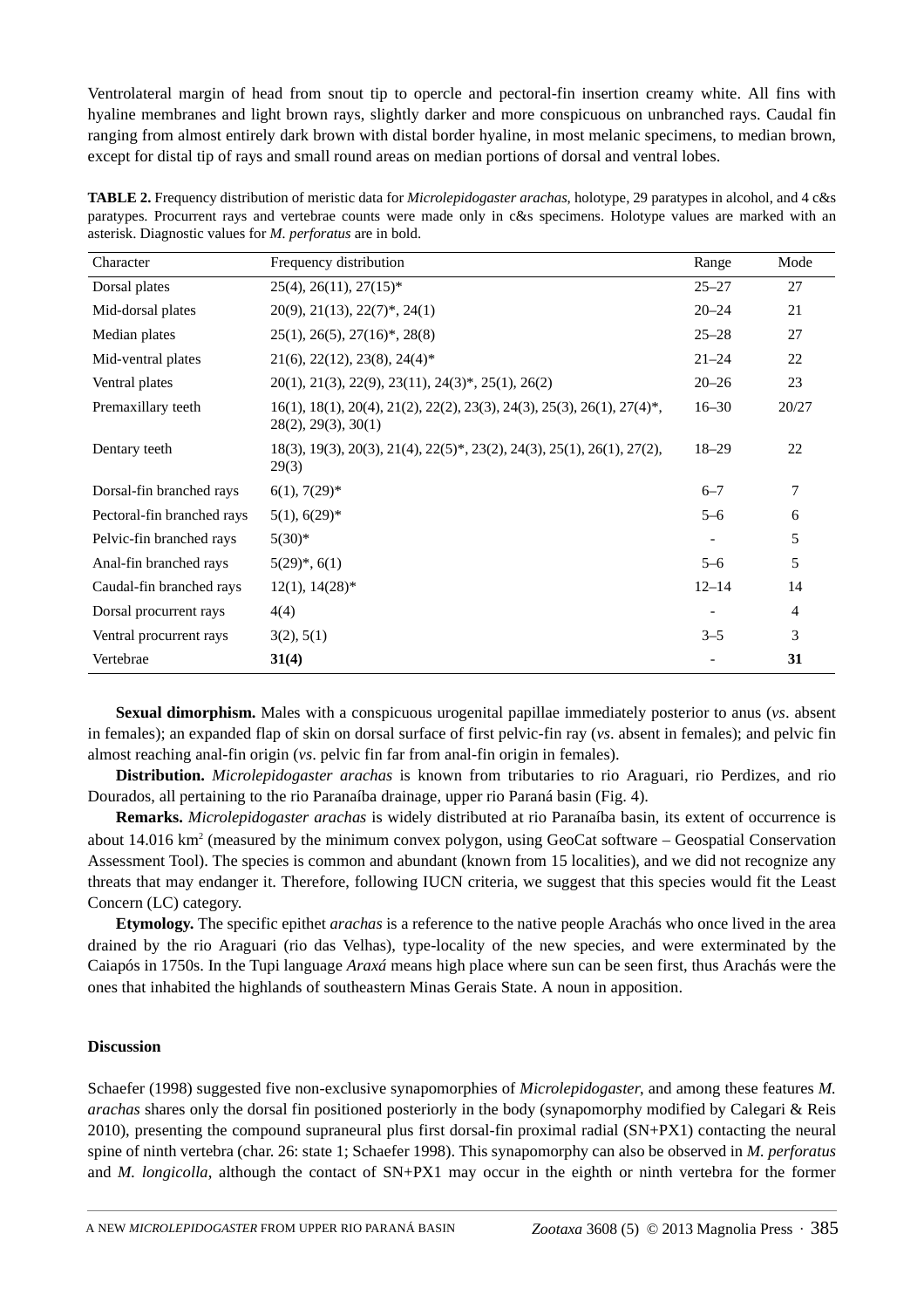species, and in the  $10<sup>th</sup>$  or  $11<sup>th</sup>$  for the latter one. This condition is absent only in *M. dimopha*, which presents the SN+PX1 contacting mainly the neural spine of seventh vertebra but with the posterior extension contacting also the eighth centrum. The presence of a pair of rostral plates (char. 34: state 1; Schaefer 1998) is another synapomorphy of the genus and is shared only by *M. perforatus* and *M. dimorpha*. *Microlepidogaster arachas* is polymorphic for this character (ranging from many platelets or just a pair of median rostral plates, frequently with a naked area at anterior portion of snout), whereas *M. longicolla* always presents the anterior portion of snout naked. Among the other three remaining synapomorphies suggested by Schaefer (1998), the presence of a pair of anterior processes in the supraneural (char. 28: state 1; Schaefer 1998), and the median series of lateral plates truncated in the posterior portion, without the last one or two plates, such that the last plates of dorsal and ventral series contact each other in the midline (char. 33: state 1; Schaefer 1998), seem to be autapomorphies of the type-species, *M. perforatus*, as already suggested by Calegari & Reis (2010) and Martins & Langeani (2011b). Additionally, all species of *Microlepidogaster* share the presence of the *levator crest* on the hyomandibula (char. 14, basal state for this character), which Schaefer (1998) considered as absent in *M. perforatus*.

*Microlepidogaster arachas* also shares the dorsal fin located more posteriorly relative to the supraoccipital with *Rhinolekos* Martins & Langeani, 2011 and *Epactionotus* Reis & Schaefer, 1998, a feature that seems to have had independent origins within the Hypoptopomatinae. The new species can be easily distinguished from *Rhinolekos* by the absence of the lateronasal plate (*vs.* presence of lateronasal plate in all species of the genus. From *Epactionotus*, *M. arachas* differs by presenting the tip of snout with many small plates or a pair of rostral plates not ventrally deflected, bearing small odontodes (*vs*. a single rostral plate ventrally deflected, bearing welldeveloped odontodes); a fleshy flap on dorsal surface of first pelvic-fin ray in males (*vs.* absent) and by dentary and premaxillary accessory teeth absent in adults (*vs.* presence of accessory teeth in both, juvenile and adult specimens, see Reis & Schaefer 1998).

Furthermore, *M. arachas* is morphologically similar to *M. longicolla* by frequently presenting small plates in the snout, leaving a naked area in its most anterior portion, and pectoral axillary slit and accessory teeth in premaxillary and dentary only in juvenile specimens. According to Martins (2012), these features are observed for the most of Neoplecostominae (such as *Neoplecostomus* Eigenmann & Eigenmann, 1888, and *Pareiorhina* Gosline, 1947), Delturinae (such as *Hemipsilichthys* Eigenmann & Eigenmann, 1889), and some basal members of Hypoptopomatinae (such as *Rhinolekos* and *Pseudotocinclus* Nichols, 1919, and *Parotocinclus jumbo* Britski & Garavello, 2002, the last just for the pectoral axillary slit) which suggest that these characteristics may be plesiomorphic within the subfamily. Thus, *M. longicolla* and *M. arachas* are probably basal members within *Microlepidogaster*, and the genus is likely to be basal within the subfamily.

The occurrence of *M. arachas* and *M. longicolla* in the headwaters of the rio Paranaíba basin, also observed in *Rhinolekos*, could be another indication of the basal position of *Microlepidogaster* within Hypoptopomatinae. The Central Brazilian shield was already suggested by many authors to be an ancestral area for many fish groups (Ribeiro *et al*. 2004; Ribeiro 2006; Menezes *et al*. 2008; Lima & Ribeiro 2011). Additionally, the occurrence of *Plesioptopoma* Reis, Pereira & Lehmann, 2012 in the headwaters of the rio São Francisco, and of *Gymnotocinclus* Carvalho, Lehmann & Reis, 2008 in the headwaters of the rio Tocantins, suggests that the central Brazilian shield shelters the most basal members of Hypoptopomatinae, and likely to be the area where the subfamily originated.

Moreover, Pavanelli & Britski (1999) suggest that the rio Paranaíba basin has high endemism, with an ichthyofauna somewhat distinct from that of the rest of the upper rio Paraná basin. This seems to be the case of some hypoptopomatine species, such as *M. arachas*, *M. longicolla*, *Hisonotus piracanjuba* Martins & Langeani, 2012, and *Rhinolekos* species, all recently described and endemic to this portion of the basin.

**Comparative material.** *Microlepidogaster dimorpha*, DZSJRP 8750, 19 paratypes (2 c&s), 19.8–37.7 mm SL; DZSJRP 10543, holotype, 37.6 mm SL; DZSJRP 12332, 17 paratypes (2 c&s), 20.3–34.1 mm SL. *M. longicolla*, DZSJRP 12453, 5 paratypes, 40.8–44.8 mm SL; MCP 44877, holotype, 39.8 mm SL; MCP 23323, 13 paratypes (5 c&s), 18.5–42.5 mm SL; MCP 23322, 10 paratypes, 18.1–36.5 mm SL; MCP 23324, 1 partype, 38.3 mm SL; MCP 23325, 12 paratypes, 19.3–41.2 mm SL; AMNH 251432, 5 paratypes, 23.5–35.7 mm SL; LISDEBE 2662, 3 paratypes, 33.3–36.8 mm SL. *M. perforatus*, MCZ 8181, holotype, 32 mm SL; MCP 17717, 4 (1 c&s), 14.7–34.5 mm SL; MNRJ 31886, 13 (2 c&s), 27.6–32.9 mm SL; ANSP 174718, 1 (1 c&s), 28–32.4 mm SL.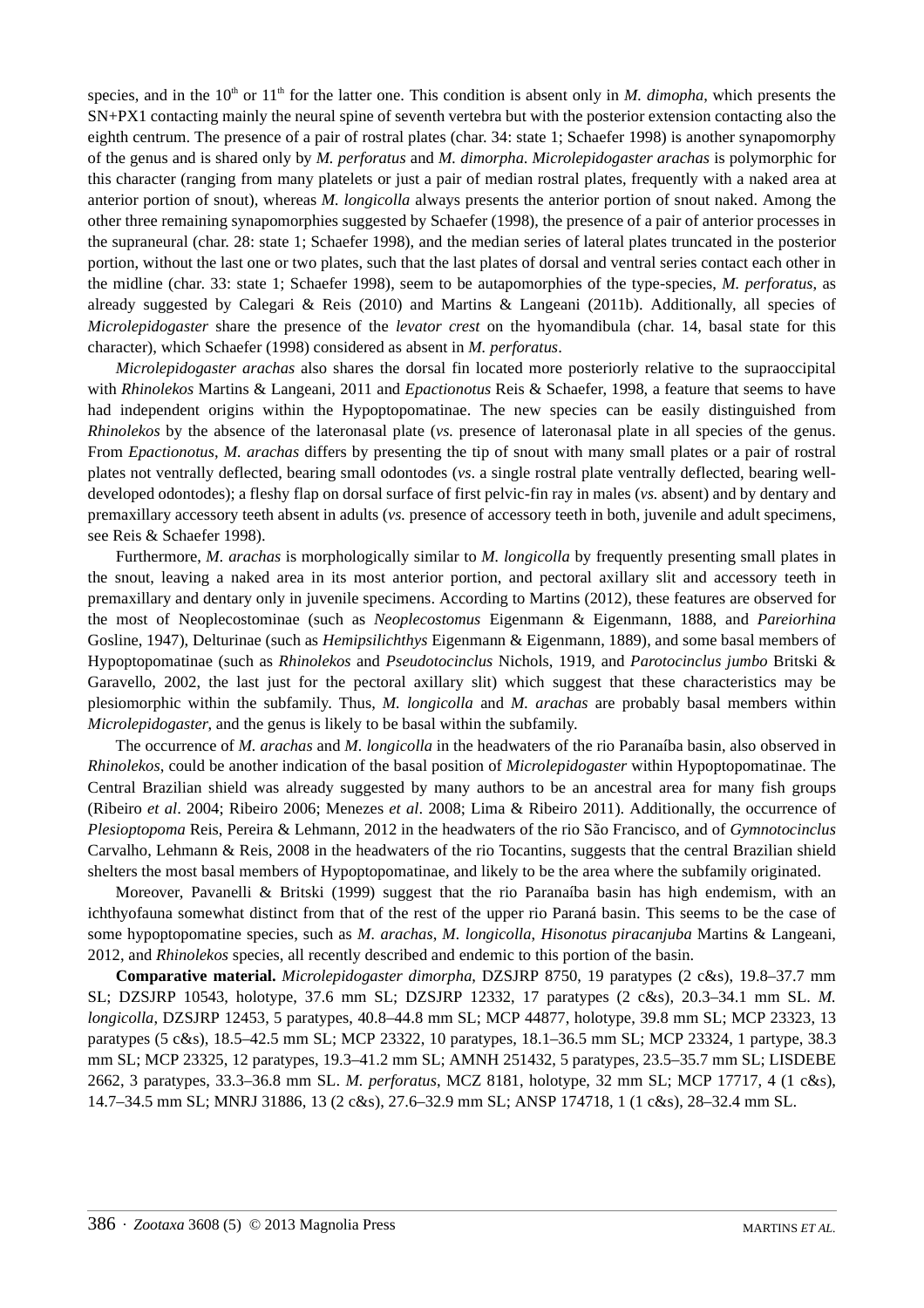

**FIGURE 4.** Geographic distribution of *Microlepidogaster arachas* (star), *M. dimorpha* (square), *M. longicolla* (circle) and *M. perforatus* (triangle). Open symbols represent type-localities. Some symbols represent more than one lot or locality. 1—rio Grande; 2—rio Paranaíba; 3—rio Araguari; and 4—rio São Bartolomeu.

### **Acknowledgements**

We are grateful to Roberto E. Reis for suggestions that improved the manuscript. The authors were supported by fellowships from Fundação de Amparo à Pesquisa do Estado de São Paulo (FAPESP, 2011/21728-7 to FOM and 2004/00545-8 to FL), and Conselho Nacional de Desenvolvimento Científico e Tecnológico (CNPq, 305.946/2011- 0 to FL and 134901/2008-8 and 140439/2011-0 to BBC).

## **References**

- Britski, H.A. & Garavello, J.C. (2003) *Hisonotus insperatus*: new species, from the upper rio Paraná basin (Pisces: Ostariophysi: Loricariidae). *Copeia*, 3, 588–593. http://dx.doi.org/10.1643/CI-02-23R
- Calegari, B.B. & Reis, R.E. (2010) A new species of *Microlepidogaster* (Siluriformes: Loricariidae: Hypoptopomatinae) from the upper rio Paraná basin, Brazil. *Neotropical Ichthyology*, 8(3), 625–630.
- Eigenmann, C.H. & Eigenmann, R.S. (1889) Preliminary notes on South American Nematognathi, II. *Proceedings of the California Academy of Sciences*, 2, 28–56.
- Ferreira, K.M. & Ribeiro, A.C. (2007) *Corumbataia britskii* (Siluriformes: Loricariidae: Hypoptopomatinae) a new species from the upper Rio Paraná basin, Mato Grosso do Sul, Central Brazil. *Zootaxa* 1386, 59–68.
- Lima, F.C.T. & Ribeiro, A.C. (2011) Continental-Scale Tectonic Controls of Biogeography and Ecology. *In*: Albert, J. S. & Reis, R. E. (Eds), *Historical Biogeography of Neotropical Freshwater Fishes*. University of California Press, Berkeley, pp. 145–164. http://dx.doi.org/10.1525/california/9780520268685.003.0009
- Martins, F.O. (2012) *Análise Filogenética e Revisão Taxonômica de Pseudotothyris Britski & Garavello, 1984 (Loricariidae: Hypoptopomatinae)*. M. Sc. Thesis. Universidade Estadual Paulista Júlio de Mesquita Filho, São José do Rio Preto, 188 pp.